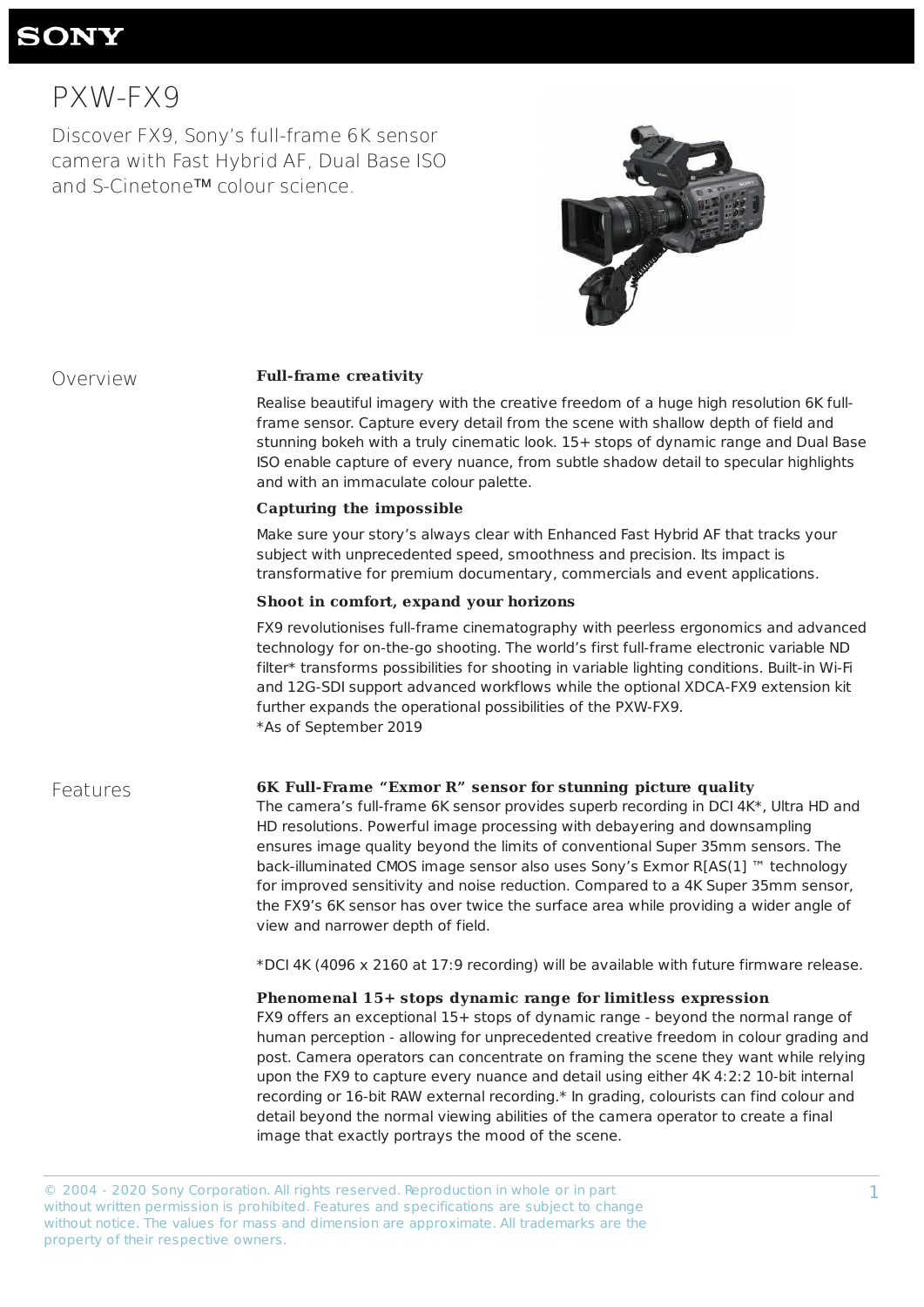\* RAW recording requires future firmware release and external recorder.

### Dual Base ISO for stunning images in any light

FX9 features a base sensitivity of ISO 800, providing the optimal dynamic range for typical documentary applications such as shooting outside or in brightly lit interiors. A secondary High Base sensitivity of ISO 4000 excels in low light conditions such as early morning and evening shoots while maintaining superb image quality. ISO 4000 is also ideal whenever you're using slow lenses. Combining Dual Base ISO with the camera's electronic variable ND Filter provides superb creative control in almost any shooting environment, with truly next generation responsiveness to changing conditions.

\*ISO 800 and ISO 4000 are used in S-Log3, Cine EI mode.

### **S-Cinetone™ colour science**

S-Cinetone is the default look of FX9 that's tuned to meet the requirements of today's content creators with rich mid-range colours, alluring facial tones and a softer tonal look - developed with the same expertise as Sony's world-leading VENICE digital cinematography camera. S-Cinetone™ means that straight out of the camera your content looks fresh and vivid, with subjects that really stand out while retaining plenty of latitude in post production thanks to the high performance full-frame image sensor.

### **Beautifully smooth slow motion using full-frame sensor**

Shoot at higher frame rates up to Full-HD 180fps\* for stunning slow-motion footage, using the sensor's full-frame or Super 35mm image circle for uncompromised picture quality - ideal for quality documentaries and movie making.

\* Up to 120fps with Ver1.0. Full-HD 180fps will be supported with future firmware.

### Catch the action with enhanced Fast Hybrid AF

Effortlessly track fast moving subjects with pin-sharp focus, even when using wide lens aperture settings to maintain a shallow depth of field with the camera's full-frame sensor. Developed by Sony's  $\alpha$  camera engineers, enhanced Fast Hybrid AF combines phase detection AF for fast, accurate subject tracking with contrast AF for exceptional focus accuracy. In addition, Face Detection intelligently recognises and locks on to human faces.

The dedicated 561-point phase detection AF sensor covers approximately 94% of the whole image area width and 96% of height, allowing consistently accurate, responsive AF tracking, even with fast-moving subjects.

### **Customisable AF settings**

FX9's comprehensive autofocus settings provide the creative flexibility to integrate with any project.

7-level AF transition speeds from Fast - switching between subjects as quickly as possible - to Slow, where speed is reduced to fit a more measured shooting style, such as a historical TV drama.

5-level AF subject shift sensitivity ranges from Locked-on - ignoring other moving subjects in the frame - to Responsive that switches focus from one subject to another

– ideal for snapping between race cars as they speed by.

### **Autofocus with all E-mount lenses**

Experience smooth, responsive autofocus with every E-mount lens, including Sony's new Cinema Lens Series with premium optical performance and operability for demanding cinematography applications. Advanced E-mount lever lock operation allows quick, easy lens exchange in the field, plus added stability and security with large lenses.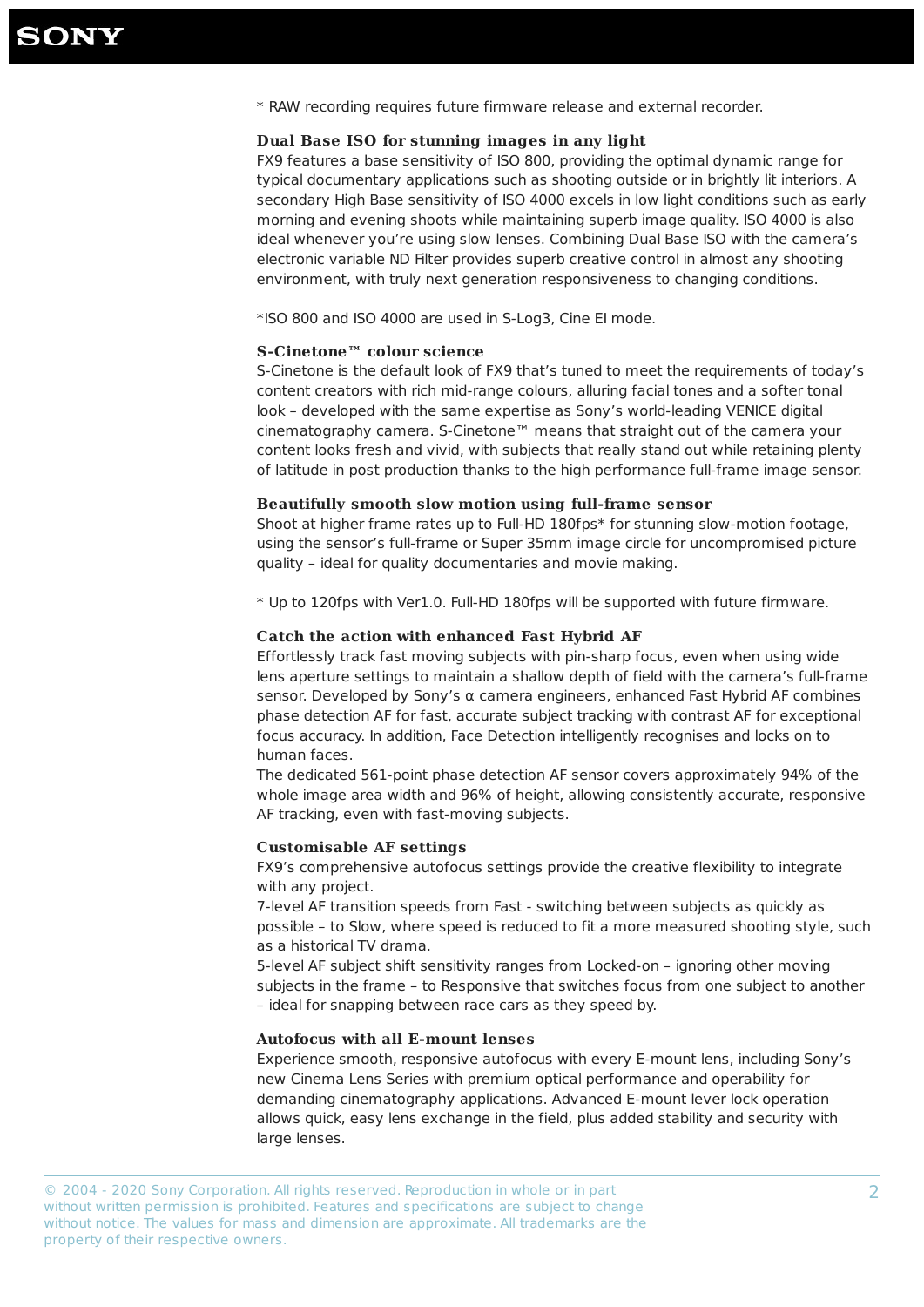## **SONY**

### World's first electronic variable ND filter for full-frame sensor\*

Realise even greater creative control with Sony's unique built-in electronic variable neutral density (ND) filter - a world first\* for professional full-frame camcorders. Set to Auto, or adjust filter density manually in smooth increments from 1/4 to 1/128 as you shoot, for perfectly exposed images without affecting depth of field as lighting conditions change. Use higher density settings with a slower shutter speed for breathtaking artistic effects.

Since this ND filter system is built-in, it is no longer necessary to prepare multiple ND filters separately.

FX9 chassis is the latest refinement of the revolutionary FS7 design, so you can be sure it will feel great to shoot with from almost any position, while also offering compatibility with a large proportion of the countless FS7 accessories including U-Series batteries, chargers, E-Mount lenses, plus third-party rigs, arms and lens adapters.\*

The control arm is easily adjusted without tools, so FX9 adapts effortlessly to your physique and preferred shooting style - handheld, at waist level or shoulder mounted. The smart grip features an updated design, more compact than before while still holding all the key shooting controls, allowing you to concentrate on the scene without distractions. FX9 also introduces a micro USB interface for improved responsiveness and support for a belt.

\*Detailed compatibility with 3rd party accessories to be confirmed separately. BP-U30 and XDCA-FS7 are not compatible with the FX9.

\*As of September 2019

### **Proven ergonomics & accessory compatibility**

\* RAW output will be enabled with a future firmware release. Limited to 10-bit recording during 120fps high frame rate shooting within Super35 image circle.

### **Stable, shake-free handheld footage**

Advanced image stabilisation information means even handheld footage can be transformed with Sony Catalyst Browse/Catalyst Prepare software\* in post-production to look as smooth as if it were shot with a gimbal. This feature is compatible with any E-mount lens and allows for far faster processing than conventional NLE stabilisation workflows\*\*. 

\* Catalyst Browse/Catalyst Prepare Ver.2019.2 is required. 3rd party NLE support to be added in future (details to be confirmed).

\*\* Resolution and angle of view reduced compared to native footage.

### **16-bit RAW capability\***

16-bit RAW offers a phenomenal increase in post-production creative freedom to fully exploit FX9's exceptional 15+ stops of dynamic range. FX9 supports export of 16-bit RAW at either 4K or 2K resolution using the optional XDCA-FX9 extension unit with a single BNC cable connection to compatible external RAW recorders.

### **Beautifully matched shooting partners**

Optimised for professional cinematography applications, the light, compact, SELP28135G powered zoom lens is an ideal complement for the full frame imaging possibilities of the FX9.

- Circular aperture with full-frame image circle format
- Motorised servo zoom for smooth, precise zoom moves

- Independent three rings for focus, zoom and iris with smooth, silent drive You have the choice of purchasing the FX9 on its own (PXW-FX9) or with SELP28135G lens (PXW-FX9K).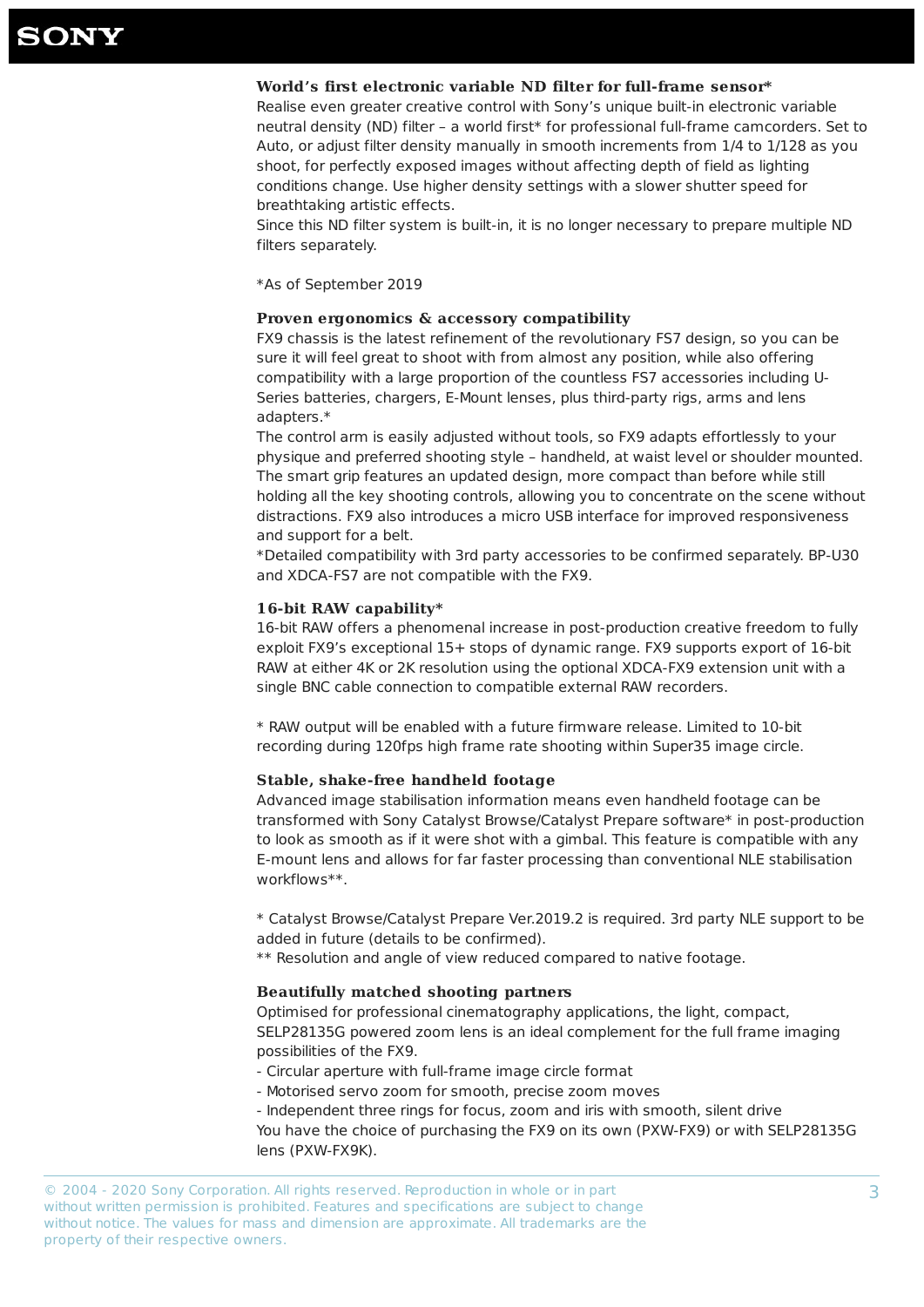### **Cinema Lens Series**

Explore new artistic possibilities and precise creative control with Sony's Cinema Lens Series. Purpose-built for documentary production and digital cinematography with fullframe cameras such as the FX9 and VENICE.

The first lens in the series, the FE C 16-35mm T3.1 G full-frame wide angle zoom, is due in early 2020.

### Adds shoulder-style operation, advanced networking

Further extend the capabilities of the FX9 with the optional XDCA-FX9 extension unit that optimises camera weight distribution and ergonomics for comfortable shoulderstyle shooting – ideal for ENG (Electronic News Gathering) and documentary applications. The extension unit also adds advanced networking for streaming/file transfers and Genlock/Timecode for multi-camera shoots.

### **4-channel audio input and recording**

FX9 offers superb audio capabilities with independent control dials for each channel. In applications such as interview, 4-channel audio recording enables simultaneous use of an external microphone for recording ambient sounds, the built-in microphone for voice memos by the operator, and two optional UWP Series wireless microphones for voice of interviewer and interviewee. In addition, using the optional XLR-K3M, XLR-K2M or XLR-K1M XLR adapter – with two extra XLR inputs – allows even more devices to be connected.

### **Multi-Interface (MI) Shoe**

Sony's flexible Multi-Interface (MI) Shoe provides power, signal connections and coordinated on/off switching with compatible Sony accessories. For example, you can connect and control Sony UWP-D wireless microphone systems (sold separately).

### **Networked for high mobility**

- Content Browser Mobile™\*\* allows the PXW-FX9 to be controlled remotely from a smartphone or tablet computer via a Wi-Fi connection. Adjust the exposure level, zoom, Record/Stop and more via your mobile device - it's ideal for single operator shoots. Onetouch authentication is also possible with smartphones offering NFC connectivity.
- FTP Transfer allows content files to be sent over the internet for remote storage on an FTP server even while shooting. In case of signal interruption, the system will automatically resume as soon as connection restored.
- Trimming allows you to set start and end points in a clip, eliminating time-wasting transfers of unneeded content.
- XDCAM air can upload proxy footage to the cloud from multiple camera operators in the field, so editing can start immediately. Uploaded content can be accessed securely from any location. News teams can even start logging clips while shooting is still going on, saving even more valuable time when a story's breaking.
- Wired LAN port with optional XDCA-FX9 allows connection of the FX9 to the Internet with a standard Ethernet cable, allowing files to be st reamed or transferred by FTP.
- Dual Link Cellular is enabled with optional XDCA-FX9 and uses two cellular networks in combination to provide an even more reliable network connection. FX9 is compatible with standard USB cellular dongles from most networks. (Please check for most appropriate service provider for your region. Standard network fees will apply.)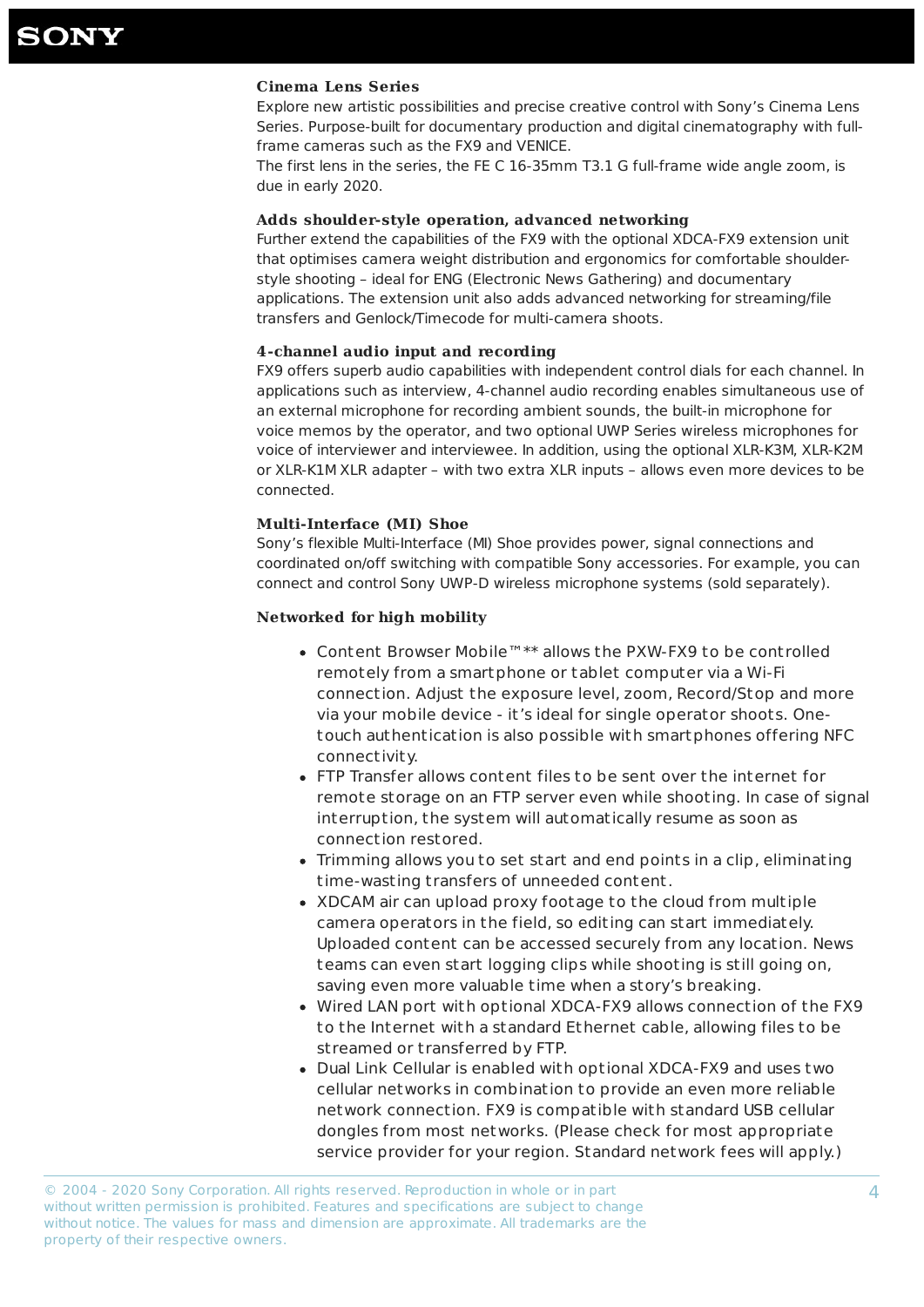• High quality Sony QoS Streaming to Network RX station (sold separately) and XDCAM air by Sony allows images to be streamed live for viewing at a remote location

\*5GHz support dependent on country/regional regulation. \*\* Content Browser Mobile™ application can be downloaded from Google Play Store or App Store. Wi-Fi operation cannot be guaranteed with all smartphones and tablet computers.

## Specifications

|  |  | eneralس |  |
|--|--|---------|--|
|  |  |         |  |

|                                          | Important Note: FX9 is available from Sony<br>as four SKUs. PXW-FX9V (without lens) and<br>PXW-FX9VK (with lens) support both 5Ghz<br>and 2.4Ghz Wi-Fi. PXW-FX9T (without lens)<br>and PXW-FX9TK (with lens) support 2.4GHz<br>Wi-Fi. Availability is determined by<br>country/regional regulations. |
|------------------------------------------|------------------------------------------------------------------------------------------------------------------------------------------------------------------------------------------------------------------------------------------------------------------------------------------------------|
| <b>Mass</b>                              | Approx 2.0 kg (body only)<br>Approx. 4.8 kg (with Viewfinder, Eyepiece,<br>Grip Remote Control, BP-U35 battery,<br>SELP28135G LENS, an XQD memory card,<br>Handle, MIC holder)                                                                                                                       |
| Dimensions (W $\times$ H $\times$ D)     | 146 x 142.5 x 229 mm (body without<br>protrusions)                                                                                                                                                                                                                                                   |
| <b>Power Requirements</b>                | <b>DC 19.5V</b>                                                                                                                                                                                                                                                                                      |
| <b>Power Consumption</b>                 | Approx. 35.2 W (while recording XAVC-I<br>QFHD 59.94p, SELP28135G Lens, Viewfinder<br>ON, not using external device)                                                                                                                                                                                 |
| <b>Operating Temperature</b>             | $0^{\circ}$ C to 40 $^{\circ}$ C<br>32°F to 104°F                                                                                                                                                                                                                                                    |
| <b>Storage Temperature</b>               | $-20^{\circ}$ C to $+60^{\circ}$ C<br>$-4$ °F to $+140$ °F                                                                                                                                                                                                                                           |
| <b>Battery Operating Time</b>            | Approx. 54min. with BP-U35 battery<br>(while recording XAVC-I QFHD 59.94p,<br>SELP28135G Lens, Viewfinder ON, not using<br>external device)                                                                                                                                                          |
|                                          | Approx. 108min. with BP-U70 battery<br>(while recording XAVC-I QFHD 59.94p,<br>SELP28135G Lens, Viewfinder ON, not using<br>external device)                                                                                                                                                         |
| Recording Format (Video)<br>[XAVC Intra] | XAVC-I QFHD 59.94p mode: VBR, MAX bit<br>rate 600 Mbps, MPEG-4 AVC/H.264                                                                                                                                                                                                                             |
|                                          | XAVC-I QFHD 50p mode: VBR, MAX bit rate<br>500 Mbps, MPEG-4 AVC/H.264                                                                                                                                                                                                                                |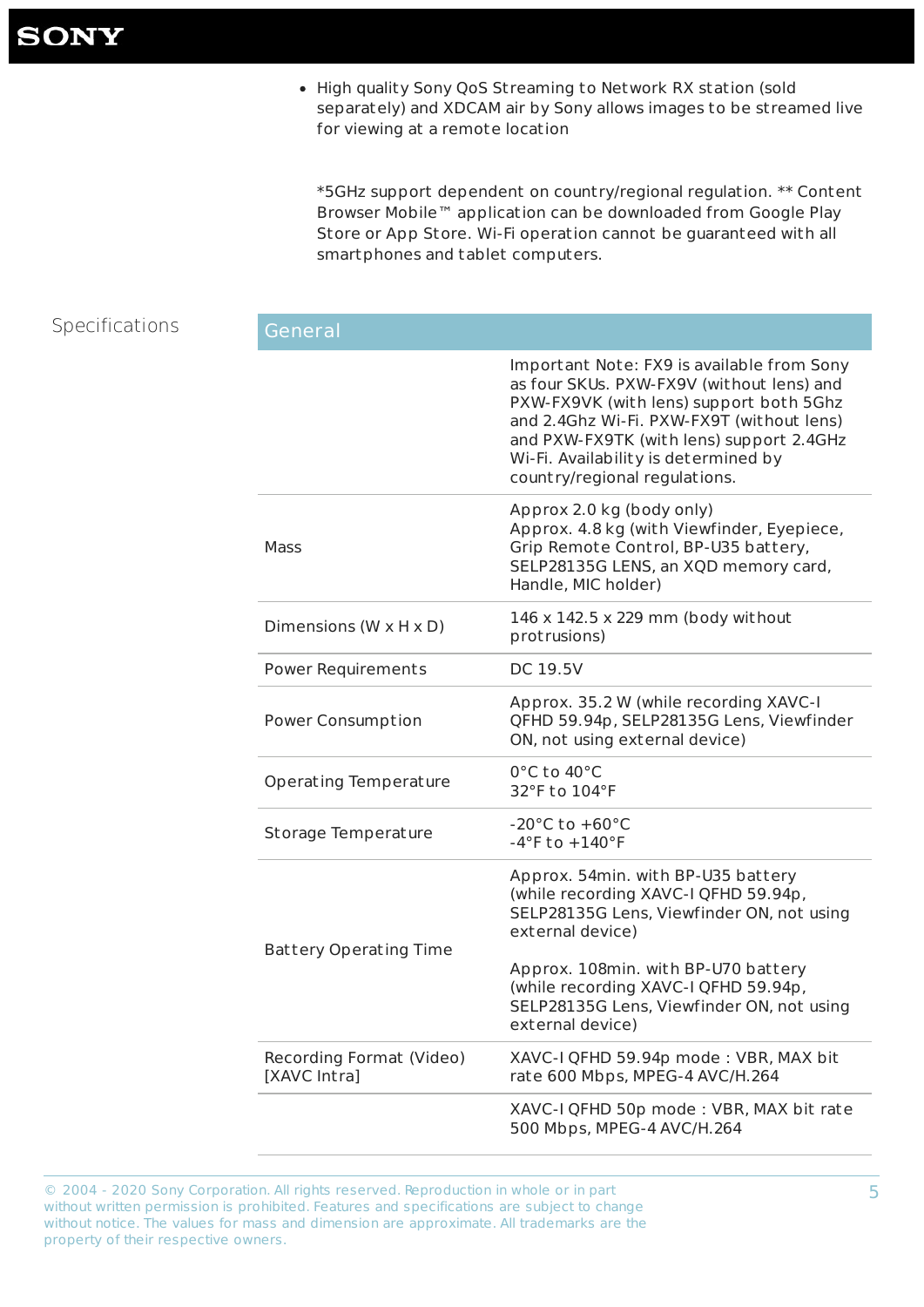## **SONY**

|                                               | XAVC-I QFHD 29.97p mode: VBR, MAX bit<br>rate 300 Mbps, MPEG-4 AVC/H.264                                                   |
|-----------------------------------------------|----------------------------------------------------------------------------------------------------------------------------|
|                                               | XAVC-I QFHD 25p mode: VBR, MAX bit rate<br>250 Mbps, MPEG-4 AVC/H.264                                                      |
|                                               | XAVC-I QFHD 23.98p mode: VBR, MAX bit<br>rate 240 Mbps, MPEG-4 AVC/H.264                                                   |
|                                               | XAVC-I HD 59.94p mode: CBG, MAX bit rate<br>222 Mbps, MPEG-4 AVC/H.264                                                     |
|                                               | XAVC-I HD 50p mode: CBG, MAX bit rate 223<br>Mbps, MPEG-4 AVC/H.264                                                        |
|                                               | XAVC-I HD 59.94i/29.97p mode: CBG, MAX<br>bit rate 111 Mbps, MPEG-4 AVC/H.264                                              |
|                                               | XAVC-I HD 50i/25p mode: CBG, MAX bit rate<br>112Mbps, MPEG-4 AVC/H.264                                                     |
|                                               | XAVC-I HD 23.98p mode: CBG, MAX bit rate<br>89Mbps, MPEG-4 AVC/H.264                                                       |
| Recording Format (Video)<br>[XAVC Long]       | XAVC-L QFHD 29.97p/25p/23.98p mode:<br>VBR, MAX bit rate 100 Mbps, MPEG-4<br><b>H.264/AVC</b>                              |
|                                               | XAVC-L QFHD 59.94p/50p mode: VBR, MAX<br>bit rate 150 Mbps, MPEG-4 H.264/AVC                                               |
|                                               | <b>XAVC-L HD</b><br>59.94i/29.97p/50i/25p/23.98p/59.94p/50p<br>mode: VBR, MAX bit rate 50 Mbps, MPEG-4<br><b>H.264/AVC</b> |
|                                               | <b>XAVC-L HD</b><br>59.94i/29.97p/50i/25p/23.98p/59.94p/50p<br>mode: VBR, MAX bit rate 35 Mbps, MPEG-4<br><b>H.264/AVC</b> |
|                                               | XAVC-L HD 59.94i/50i mode: VBR, MAX bit<br>rate 25 Mbps, MPEG-4 H.264/AVC                                                  |
| Recording Format (Video)<br>[MPEG-2 Long GOP] | MPEG2 HD422 mode: CBR, MAX bit rate 50<br>Mbps, MPEG-2 422P@HL                                                             |
| Recording Format (Audio)                      | LPCM 24 bits, 48 kHz, 4 channels                                                                                           |
|                                               | [XAVC Intra]<br>XAVC-I QFHD mode: 3840 x 2160/59.94P,<br>50P, 29.97P, 23.98P, 25P                                          |

### Recording Frame Rate

XAVC-I HD mode: 1920 x 1080/59.94P, 59.94i, 50P, 50i, 29.97P, 23.98P, 25P **[XAVC Long]** XAVC-L QFHD mode: 3840 x 2160/59.94P, 50P, 29.97P, 23.98P, 25P XAVC-L HD 50 mode: 1920 x 1080/59.94P, 50P, 59.94i, 50i, 29.97P, 23.98P, 25P XAVC-L HD 35 mode:1920 x 1080/59.94P, 50P, 59.94i, 50i, 29.97P, 23.98P, 25P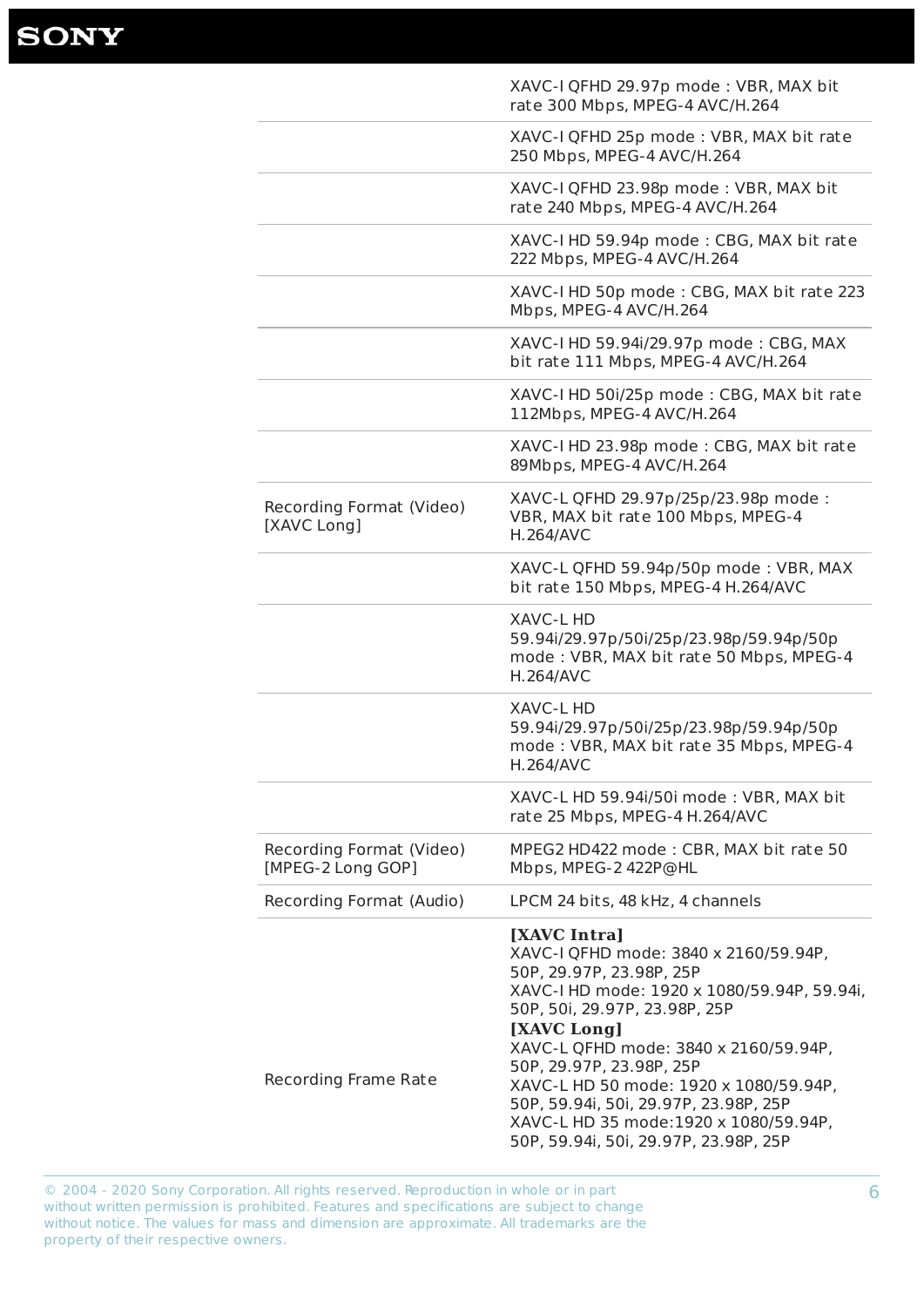© 2004 - 2020 Sony Corporation. All rights reserved. Reproduction in whole or in part without written permission is prohibited. Features and specifications are subject to change without notice. The values for mass and dimension are approximate. All trademarks are the property of their respective owners.

When  $\cos \theta$   $\cos \theta$  and  $\cos \theta$  and  $\cos \theta$ . Approx. So Minutes

XAVC-I HD 50i/25p When using QD-G128A (128 GB): Approx. 105 minutes When using QD-G64A (64 GB): Approx. 53 Minutes

|                                         | XAVC-L HD 25 mode:1920 x 1080/59.94i, 50i<br>[MPEG-2 Long GOP]<br>MPEG HD422 mode: 1920 x 1080/59.94i, 50i,<br>29.97P, 23.98P, 25P |
|-----------------------------------------|------------------------------------------------------------------------------------------------------------------------------------|
| Recording/Playback Time<br>[XAVC Intra] | XAVC-I QFHD 59.94p<br>When using QD-G128A (128 GB): Approx. 22<br>minutes<br>When using QD-G64A (64 GB): Approx. 10<br>minutes     |
|                                         | XAVC-I QFHD 50p<br>When using QD-G128A (128 GB): Approx. 26<br>minutes<br>When using QD-G64A (64 GB): Approx. 13<br>minutes        |
|                                         | XAVC-I QFHD 29.97p<br>When using QD-G128A (128 GB): Approx. 43<br>minutes<br>When using QD-G64A (64 GB): Approx. 21<br>Minutes     |
|                                         | XAVC-I QFHD 25p<br>When using QD-G128A (128 GB): Approx. 52<br>minutes<br>When using QD-G64A (64 GB): Approx. 25<br>Minutes        |
|                                         | XAVC-I QFHD 23.98p<br>When using QD-G128A (128 GB): Approx. 54<br>minutes<br>When using QD-G64A (64 GB): Approx. 26<br>Minutes     |
|                                         | XAVC-I HD 59.94p<br>When using QD-G128A (128 GB): Approx. 57<br>minutes<br>When using QD-G64A (64 GB): Approx. 28<br>Minutes       |
|                                         | XAVC-I HD 50p<br>When using QD-G128A (128 GB): Approx. 57<br>minutes<br>When using QD-G64A (64 GB): Approx. 27<br>Minutes          |
|                                         | XAVC-I HD 59.94i/29.97p<br>When using QD-G128A (128 GB): Approx. 105<br>minutes<br>When using OD-G64A (64 GB): Approx 53           |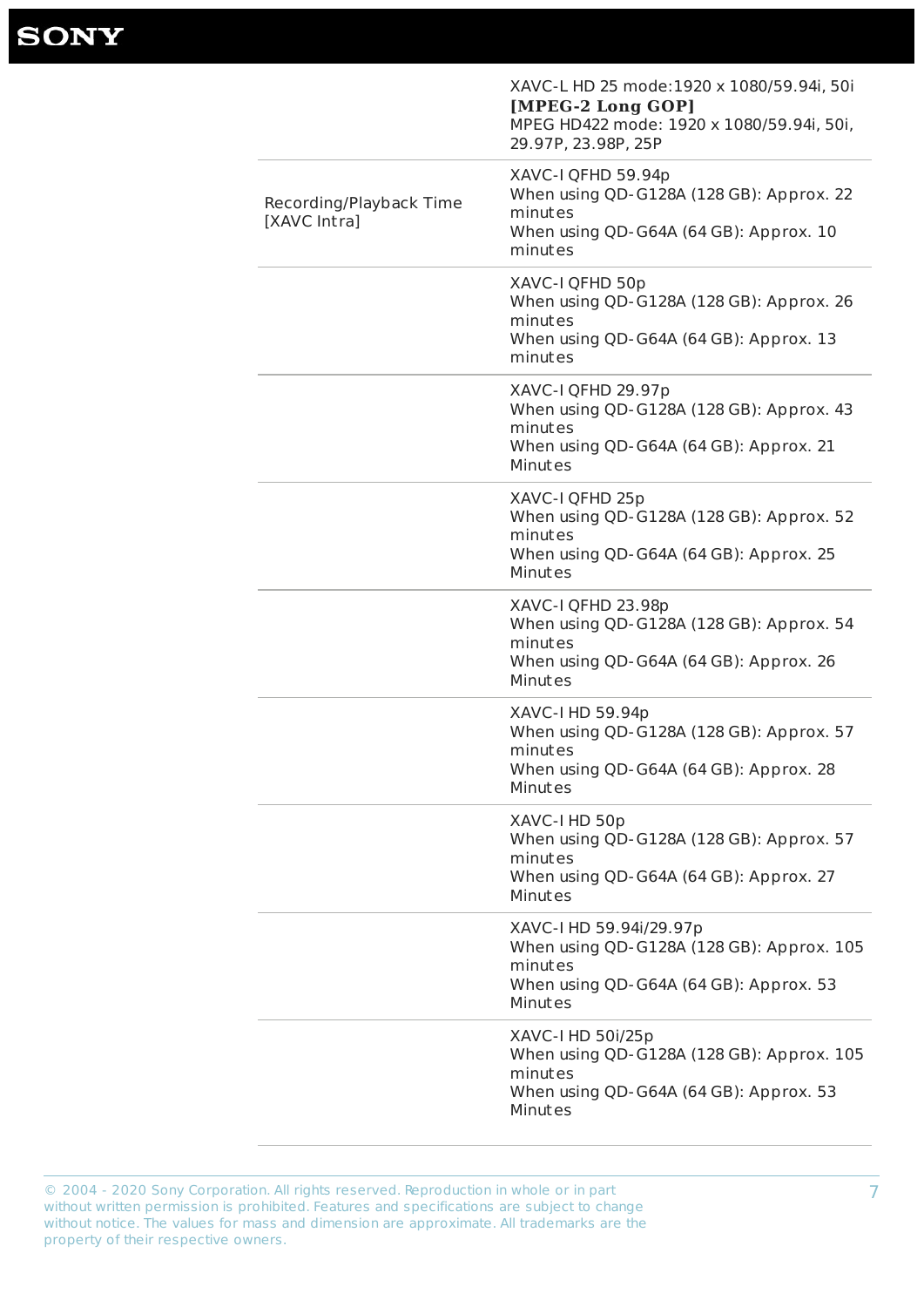© 2004 - 2020 Sony Corporation. All rights reserved. Reproduction in whole or in part without written permission is prohibited. Features and specifications are subject to change without notice. The values for mass and dimension are approximate. All trademarks are the property of their respective owners.

|                                                   | XAVC-I HD 23.98p<br>When using QD-G128A (128 GB): Approx. 130<br>minutes<br>When using QD-G64A (64 GB): Approx. 65<br>Minutes                                         |
|---------------------------------------------------|-----------------------------------------------------------------------------------------------------------------------------------------------------------------------|
| Recording/Playback Time<br>[XAVC Long]            | XAVC-L QFHD 29.97p/25p/23.98p<br>When using QD-G128A (128 GB): Approx. 125<br>minutes<br>When using QD-G64A (64 GB): Approx. 62<br>Minutes                            |
|                                                   | XAVC-L QFHD 59.94p/50p<br>When using QD-G128A (128 GB): Approx. 86<br>minutes<br>When using QD-G64A (64 GB): Approx. 42<br>Minutes                                    |
|                                                   | XAVC-L HD 50<br>59.94i/29.97p/50i/25p/23.98p/59.94p/50p<br>When using QD-G128A (128 GB): Approx. 225<br>minutes<br>When using QD-G64A (64 GB): Approx. 110<br>Minutes |
|                                                   | XAVC-L HD 35<br>59.94i/29.97p/50i/25p/23.98p/59.94p/50p<br>When using QD-G128A (128 GB): Approx. 305<br>minutes<br>When using QD-G64A (64 GB): Approx. 150<br>Minutes |
|                                                   | XAVC-L HD 25 59.94i/50i<br>When using QD-G128A (128 GB): Approx. 410<br>minutes<br>When using QD-G64A (64 GB) Approx. 200<br>Minutes                                  |
| Recording/Playback Time<br>[MPEG-2 Long GOP]      | MPEG HD422 59.94i, 50i, 29.97P, 23.98P, 25P<br>When using QD-G128A (128 GB): Approx. 220<br>minutes<br>When using QD-G64A (64 GB): Approx. 105<br>Minutes             |
| <b>Recording Format (Proxy</b><br>Audio)          | XAVC Proxy: AAC-LC, 128 kbps, 2 channels                                                                                                                              |
| <b>Recording Format (Proxy)</b><br>$\binom{1}{1}$ | XAVC Proxy: AVC/H.264 Main Profile 4:2:0<br>Long GOP, VBR<br>1920 x 1080, 9Mbps<br>$1200 \times 720$ OMbsc                                                            |

Video) 1280 x 720, 9Mbps 1280 x 720, 6Mbps 640 x 360, 3Mbps

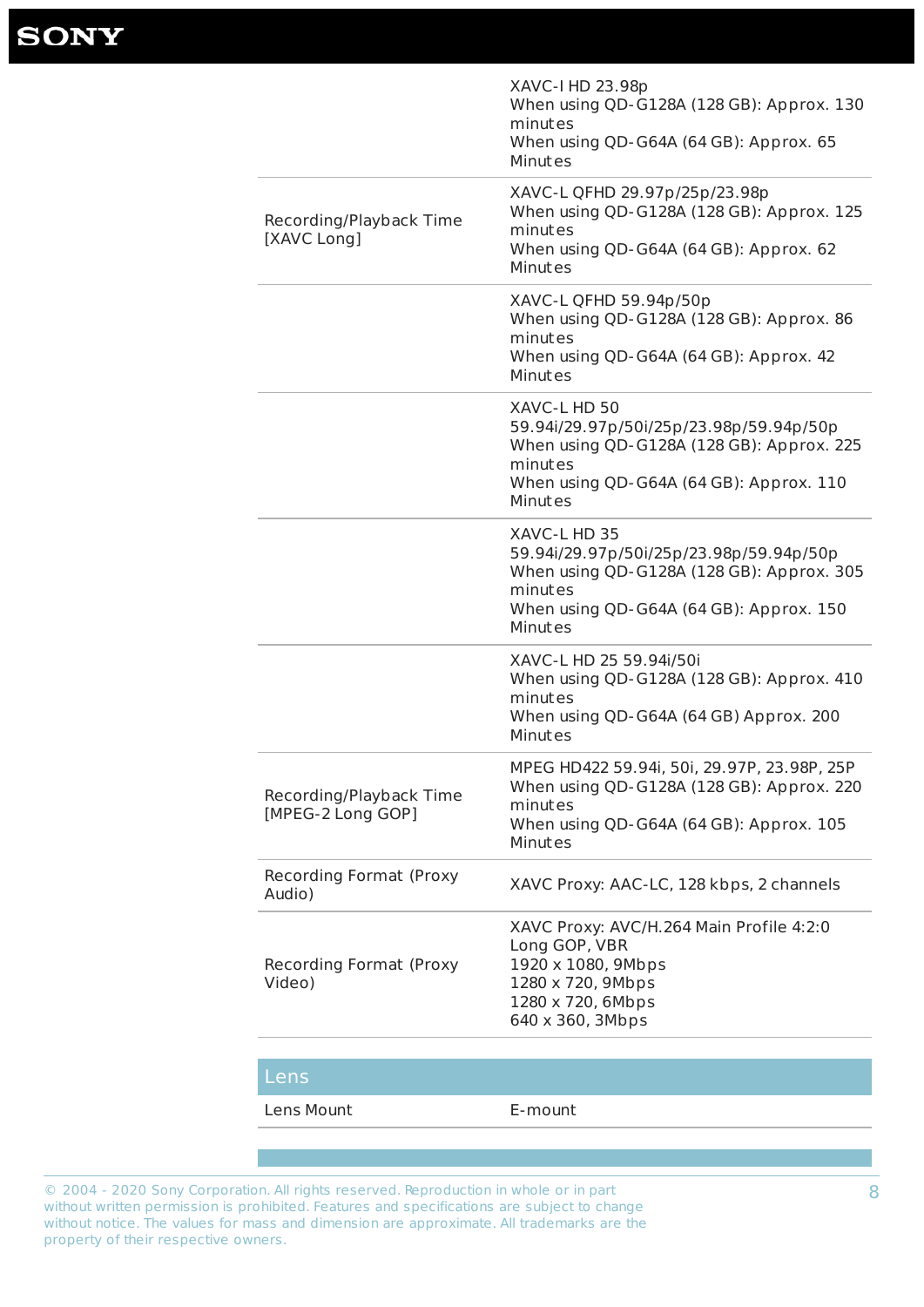| <u>Camera Section</u>             |                                                                                                                                                                                                                                                                                                               |
|-----------------------------------|---------------------------------------------------------------------------------------------------------------------------------------------------------------------------------------------------------------------------------------------------------------------------------------------------------------|
| Imaging Device (Type)             | 35 mm full-frame, single-chip CMOS image<br>sensor                                                                                                                                                                                                                                                            |
| Imaging Device (Pixel Count)      | 20.5 M pixels (Total)                                                                                                                                                                                                                                                                                         |
| <b>Built-in Optical Filters</b>   | Clear, linear variable ND (1/4ND to 1/128ND)                                                                                                                                                                                                                                                                  |
| <b>ISO Sensitivity</b>            | ISO 800/4000 (Cine El mode, D55 Light<br>source)                                                                                                                                                                                                                                                              |
| S/N Ratio                         | 57 dB (Y) (typical)                                                                                                                                                                                                                                                                                           |
| <b>Shutter Speed</b>              | 64F to 1/8000 sec                                                                                                                                                                                                                                                                                             |
| Slow and Quick Motion<br>Function | FF 6K mode:<br>XAVC-I/L<br>3840 x 2160, 1920 x 1080<br>1 to 30 frames (29.97/25/23.98)<br>S35 4K mode:<br>XAVC-I/L<br>3840 x 2160, 1920 x 1080<br>1 to 60 frames (59.94p, 50p, 29.97/25/23.98)<br>FF 2K, S35 2K mode:<br>XAVC-I/L<br>1920 x 1080<br>1 to 60, 100, 120 frames (59.94p, 50p,<br>29.97/25/23.98) |
| <b>White Balance</b>              | Preset, Memory A, Memory B (2000K-<br>15000K)/ATW                                                                                                                                                                                                                                                             |
| Gain                              | -3 to 18dB (every 1dB), AGC                                                                                                                                                                                                                                                                                   |
| Gamma Curve                       | S-Cinetone, STD1, STD2, STD3, STD4, STD5,<br>STD6, HG1, HG2, HG3, HG4, HG7, HG8, S-Log3                                                                                                                                                                                                                       |
| Latitude                          | $15+stop$                                                                                                                                                                                                                                                                                                     |

| Input/Output             |                                                                                                  |
|--------------------------|--------------------------------------------------------------------------------------------------|
| Genlock Input/REF Output | <b>BNC, Genlock IN/REF OUT Switchable</b>                                                        |
| TC Input/TC Out put      | <b>BNC, TC IN/OUT Switchable</b>                                                                 |
| Audio Input              | XLR-type 3-pin (female) (x2), line/mic/mic<br>+48 V selectable<br>Mic Reference: -30 to -80 dBu" |

| SDI Out put      | SDI OUT1: BNC, 12G-SDI, 3G-SDI (Level A/B),<br>HD-SDI<br>SDI OUT2: BNC, 3G-SDI (Level A/B), HD-SDI |
|------------------|----------------------------------------------------------------------------------------------------|
| <b>USB</b>       | USB device, micro-B (x1)                                                                           |
| Headphone Output | Stereo mini jack $(x1)$ -16 dBu 16 $\Omega$                                                        |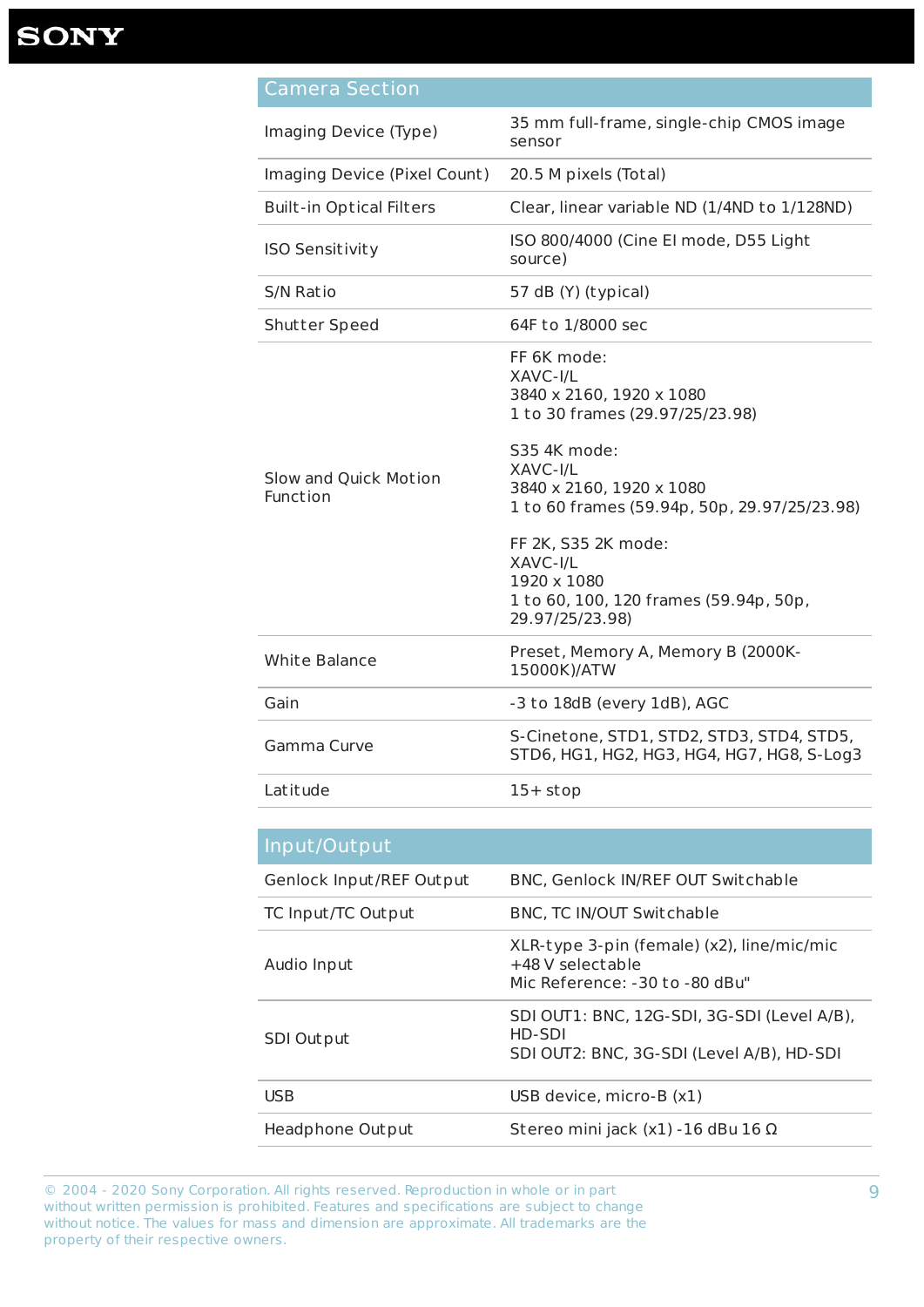| Speaker Output | Monaural                       |
|----------------|--------------------------------|
| DC Input       | DC jack                        |
| Remote         | Stereo mini-minijack (02.5 mm) |
| HDMI Out put   | Type $A(x1)$                   |
|                |                                |

Body Cap (1) Viewfinder (1) Eyepiece (1) Grip Remote Control (1) IS1293 power cord  $(2)$  \*\* AC Adapter

| .                          |                                                                                                                                           |
|----------------------------|-------------------------------------------------------------------------------------------------------------------------------------------|
| <b>LCD</b>                 | 8.8 cm (3.5 type) Approx. 2.76 M dots                                                                                                     |
|                            |                                                                                                                                           |
| <b>Built-in Microphone</b> |                                                                                                                                           |
| <b>Built-in Microphone</b> | Omni-directional monoral electret<br>condenser microphone                                                                                 |
|                            |                                                                                                                                           |
| Media                      |                                                                                                                                           |
| <b>Type</b>                | XQD Card slot (x2)<br>SD/MS Card slot (x1) for saving configuration<br>data<br>SD card slot also can be used for proxy video<br>recording |

| Wi-Fi/NFC             |                                                                                                                                             |
|-----------------------|---------------------------------------------------------------------------------------------------------------------------------------------|
| Supported Format      | IEEE 802.11 $a/b/q/n/ac$                                                                                                                    |
| <b>Frequency Band</b> | 2.4 GHz bandwidth<br>$5.2/5.3/5.6/5.8$ GHz bandwidth*<br>*Depending on country / regional regulation<br>and only on PXW-FX9V and PXW-FX9VK. |
| Security              | WEP/WPA-PSK/WPA2-PSK                                                                                                                        |
| <b>NFC</b>            | NFC Forum Type 3 Tag compliant                                                                                                              |

## Supplied Accessories

**Monitoring** 

### Supplied Accessories

BC-U1A battery charger (1) BP-U35 battery pack (1) Power cord (2)  $USB$  cable  $(1)$ Operating Guide (2) CD-ROM "Manuales for Solid-State Memory Camcorder" (1)

\*\* For India only. Not supplied in other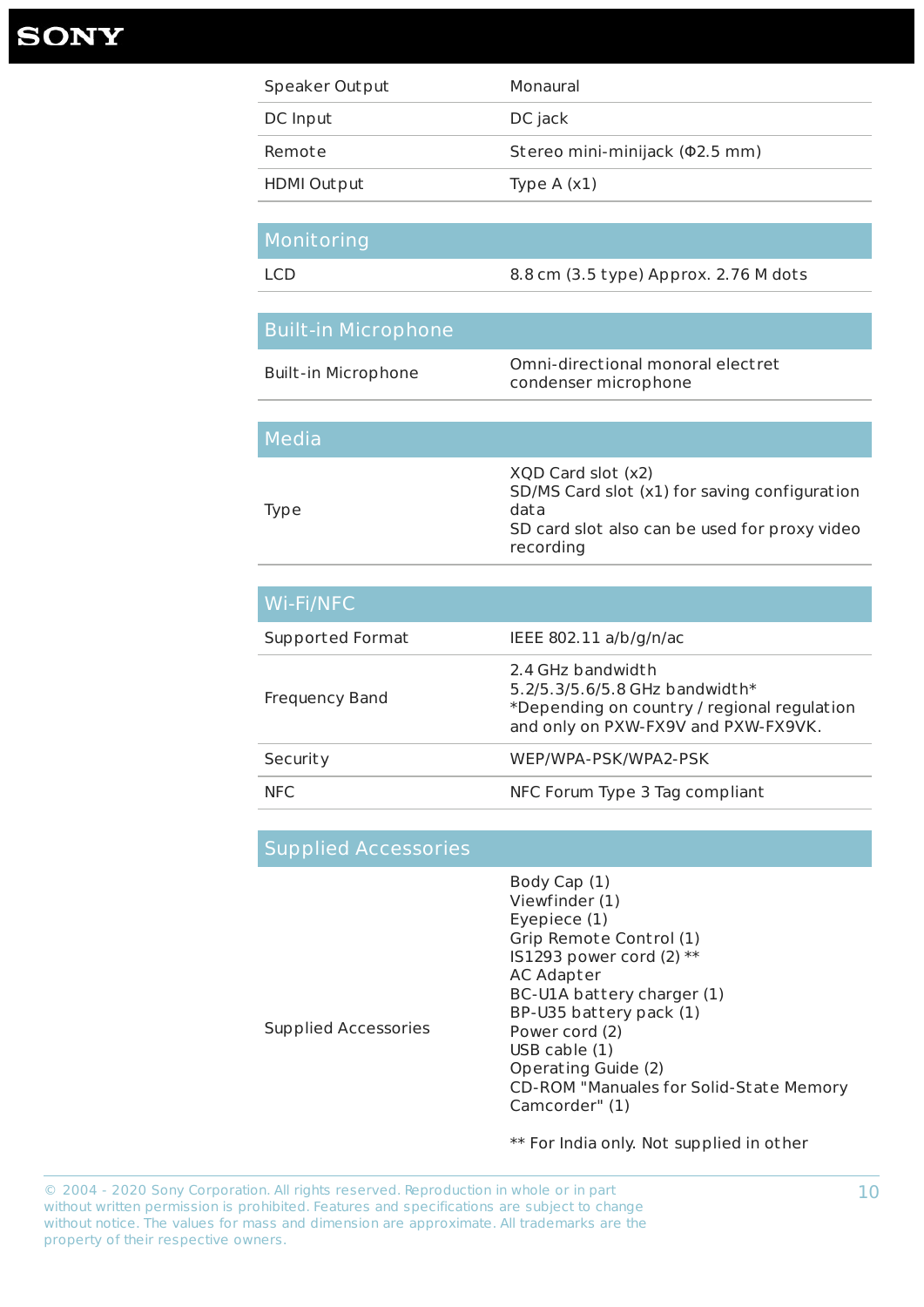

count ries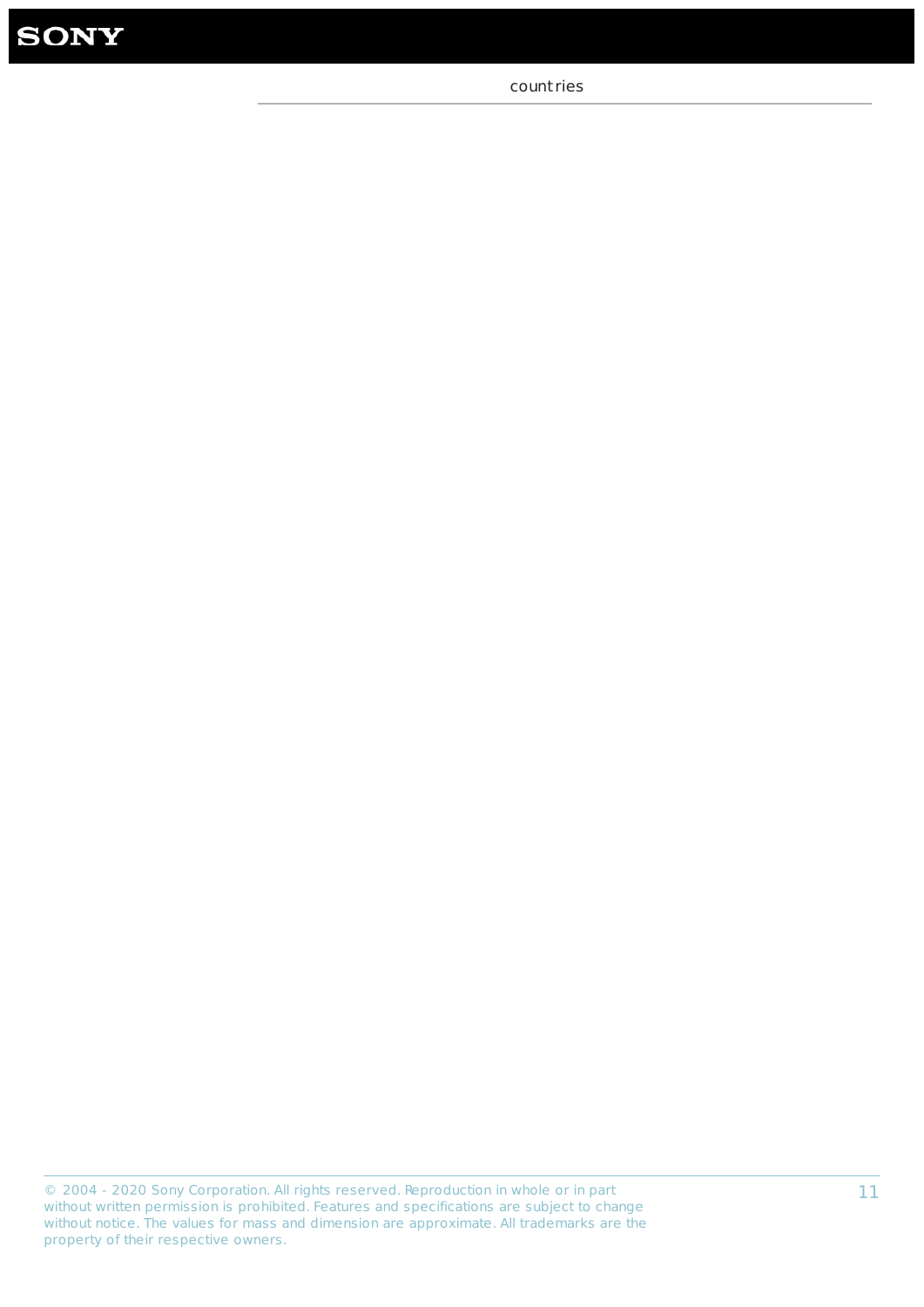© 2004 - 2020 Sony Corporation. All rights reserved. Reproduction in whole or in part without written permission is prohibited. Features and specifications are subject to change without notice. The values for mass and dimension are approximate. All trademarks are the property of their respective owners.

# **SONY**

## Gallery